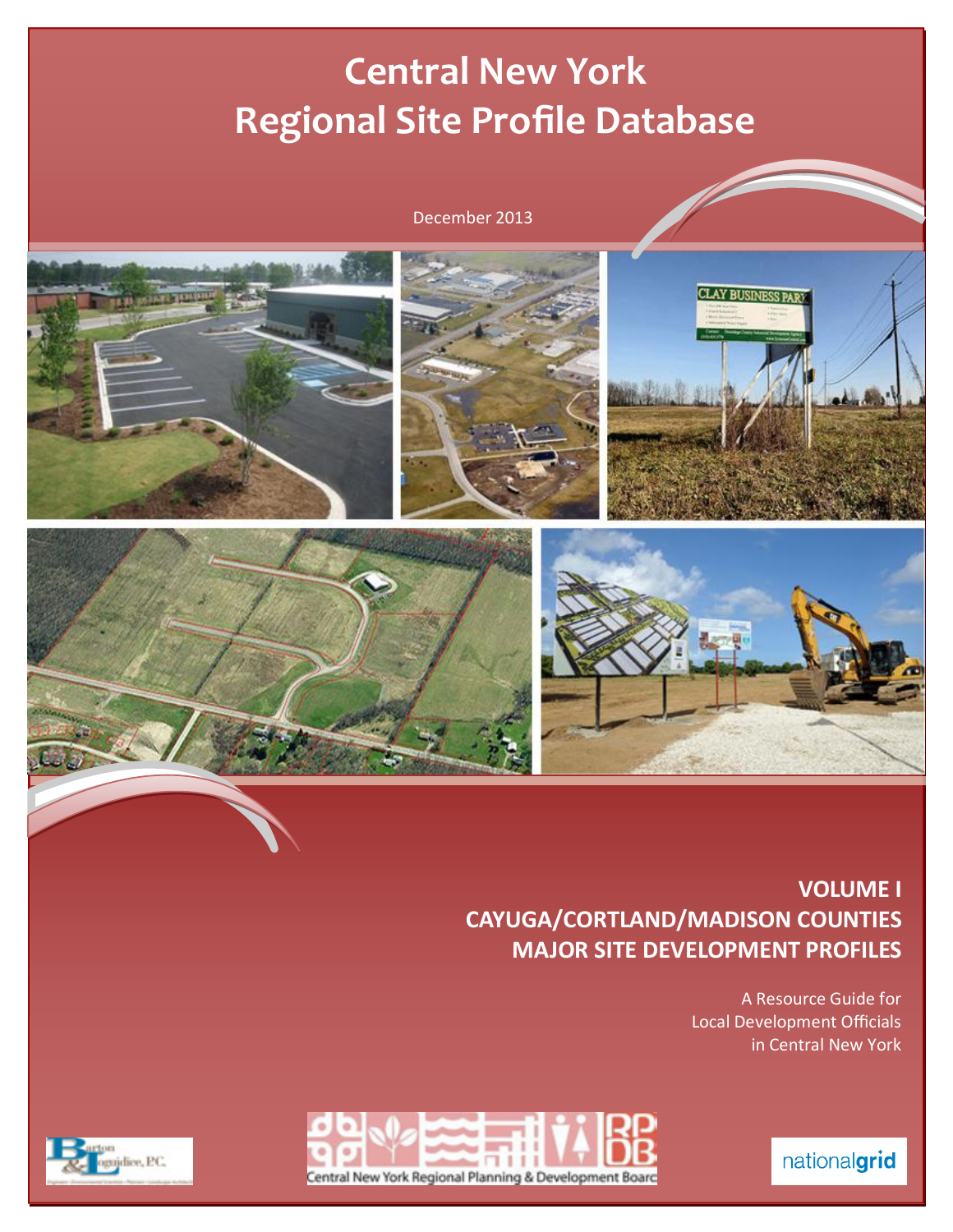

**OS 25: Columbia Mills** 

## **Table of Contents**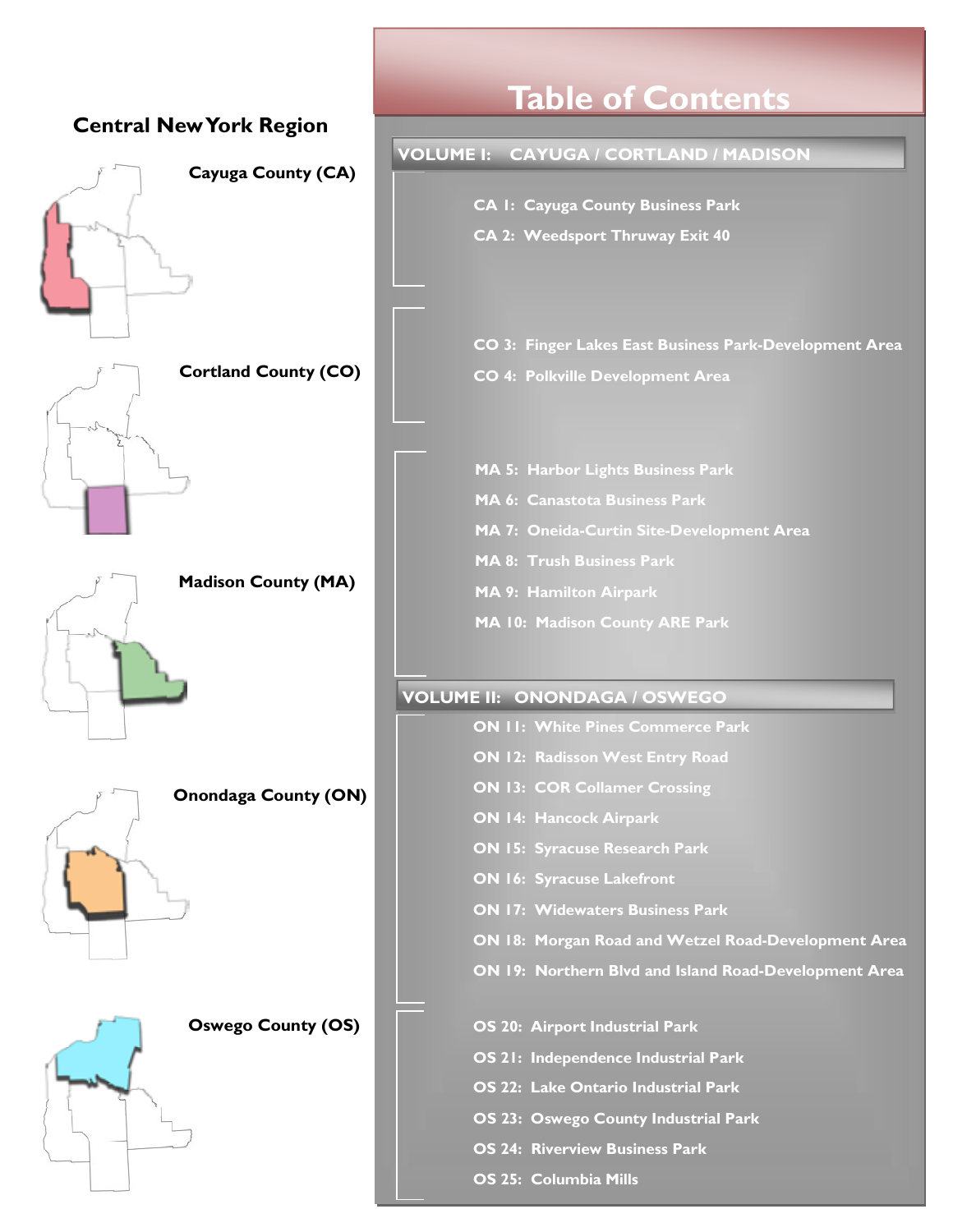#### **Regional Contact Information**

David Bottar, Executive Director Central New York Regional Planning & Development Board 126 North Salina Street, Suite 200 Syracuse, New York 13202 315-422-8276 x207 dbottar@cnyrpdb.org

#### **Database Components**

**The sequence of documents provided for each site is as follows:** 

#### **Site Profiles Sheets**



#### **Site Layout Plans**







#### **Detailed Summary Reports**

| $\sim$<br>L.<br>and a factor of<br><b>CONTRACTOR</b><br>To Au<br>The State Antique Park and Countries of All<br>the constitution of adversario and distances of<br>-<br>-<br>- |
|--------------------------------------------------------------------------------------------------------------------------------------------------------------------------------|
|                                                                                                                                                                                |
|                                                                                                                                                                                |
|                                                                                                                                                                                |
|                                                                                                                                                                                |
|                                                                                                                                                                                |
|                                                                                                                                                                                |
|                                                                                                                                                                                |
|                                                                                                                                                                                |
|                                                                                                                                                                                |
|                                                                                                                                                                                |
|                                                                                                                                                                                |
|                                                                                                                                                                                |
|                                                                                                                                                                                |
| <b>HOME</b>                                                                                                                                                                    |
|                                                                                                                                                                                |
| -<br>W                                                                                                                                                                         |
| <b>Construction</b>                                                                                                                                                            |
|                                                                                                                                                                                |
| <b>THE REAL PROPERTY</b><br>$\sim$                                                                                                                                             |
|                                                                                                                                                                                |
| comment.                                                                                                                                                                       |
|                                                                                                                                                                                |
| $\sim$                                                                                                                                                                         |
|                                                                                                                                                                                |
|                                                                                                                                                                                |

### **Overview of the Database**

The Central New York Regional Planning and Development Board (CNY RPDB) is a public planning and development agency that was established in 1966 by Cayuga, Cortland, Madison, Onondaga, and Oswego Counties. The agency provides a comprehensive range of services associated with the growth and development of communities in Central New York with a focus on economic development, environmental management, energy conservation and resource development, land use and transportation planning, research and grant assistance services, intergovernmental cooperation, and regional collaboration initiatives.

The CNY RPDB commissioned the preparation of this report in June 2013 through a consultant contract with Barton & Loguidice, P.C. Funding for this initiative was provided by the U.S. Department of Commerce – Economic Development Administration and National Grid. The sites incorporated into this database where chosen by the CNY RPDB in consultation with local economic development officials in Central New York. Selected sites and development areas consist of a minimum of 50 acres and generally have the necessary zoning and infrastructure services in place to support major development projects in the region. This database is not a comprehensive listing of all commercial real estate development opportunities in CNY.

Barton and Loguidice, P.C. prepared this report based upon an extensive data collection effort in the five-county region. This effort included gathering readily available information on each site, coordinating and communicating with local utility companies, reviewing existing technical plans and reports, compiling record drawings, interviewing municipal and development agency representatives, and documenting existing site conditions when possible.

Information in this report is organized and color-coded by county to facilitate the readers review. For each site, a three page summary profile is presented. These Site Profile Sheets are intended to provide the most relevant information for each site and serves as a useful starting point for local officials, business representatives, corporate real estate executives, and site location consultants considering a business location in Central New York.

Following these summary sheets, a Site Layout Plan is presented for each site. These plans are designed to graphically illustrate the development potential and build- out capacity of the site. These conceptual plans take into account local zoning laws and site development regulations along with the physical development and environmental constraints of each site.

In the next section, a series of eight maps are presented with detailed information for each site. These maps provide information regarding area and site location, transportation resources, zoning, topography, soil characteristics, utility services, and environmental development considerations. Information from these maps and the detailed summary reports that follow are used to prepare the summary profile sheets presented for each site.

In the final section of each profile, more detailed sheets are presented in bulleted narrative form with additional information for each site. Information incorporated onto these sheets covers a wide range of subject areas including land use, zoning, wetlands and floodplains, fish and wildlife, cultural and historic resources, road network, rail and aviation resources, permitting requirements, public water supply and wastewater treatment facilities, electric and gas services, and telecommunication resources.